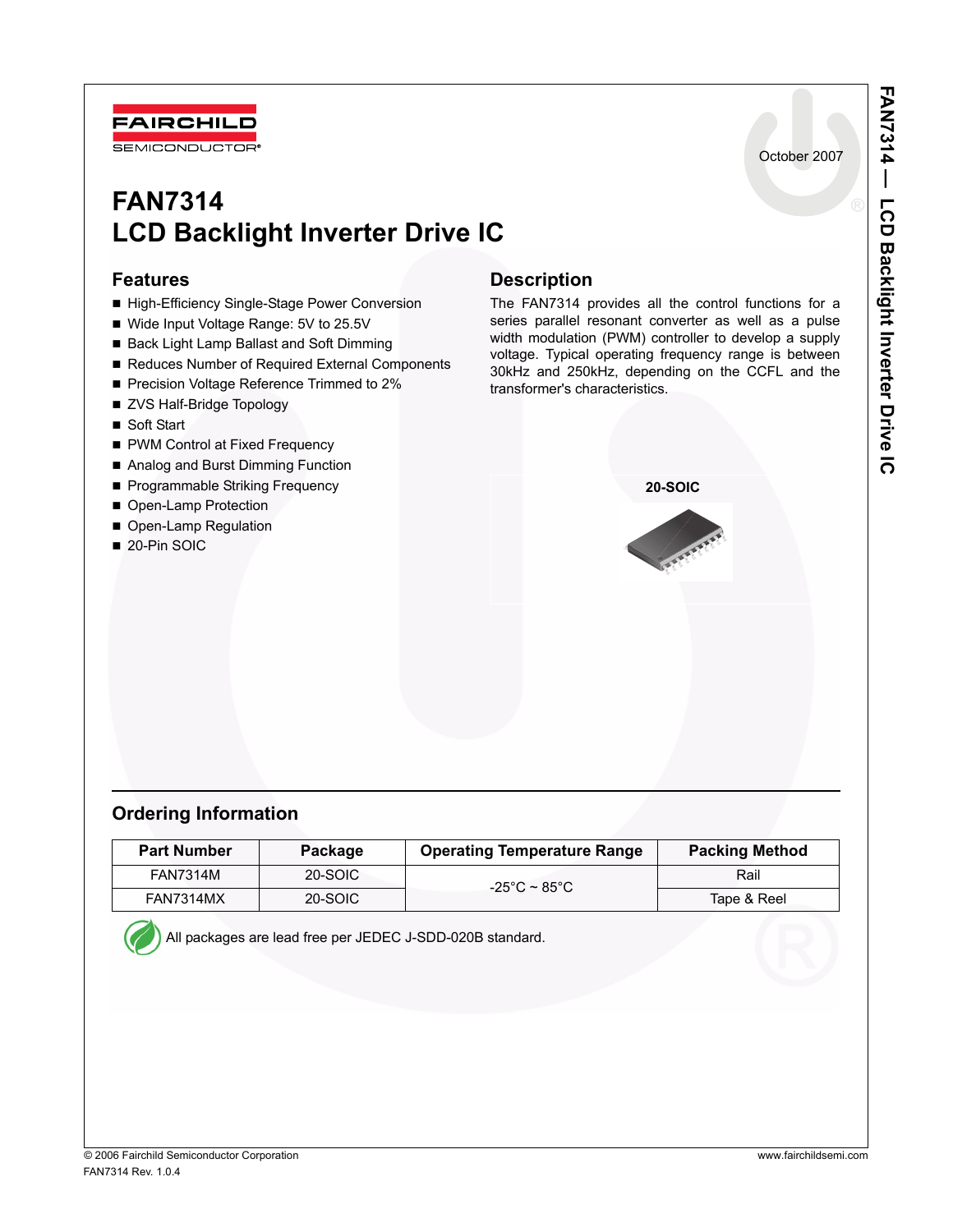#### **Typical Application Circuit 1. Schematic Application Lamps Input Voltage** 19 inch LCD Monitor 4 13V 0 OLP1 R17 1kΩ BAV70 R16 1kΩ 0 0 15pF 0 C30 10nF 0 0 C<sub>2</sub> 1μF TX1 0 C21 10nF R6 82kΩ C8 10μF C25 1μF 0 0 0 0 C28 10nF BAV99 D7 BAV99 D6 BAV99 0 0 R9 9.1kΩ 0  $\frac{1}{\sqrt{}}$ нот 원<sub>coup</sub> CN1 **CCFL**  $1$ HOT 월 coup CN2 CCFL  $1$ HOT 쉬coup CN4 CCFL  $1$ HOT 침 coup C22 220μF 25V OLR C26 0.1μF 0 J1 0Ω RT **OLP** D10 BAW56 **REF** 100kΩ **OUTB** D1 BAW56 RT FB R1 330kΩ **LTM190EX** SN GN SP GP DP DN DN M2 FDS8958A C6 1μF 0 OLP1 COLP2 OLP3 COLP4 R12 1kΩ R11 1kΩ R26 1kΩ REF R13 1kΩ 0 TO 1 TO 0 TO TO R15 10kΩ C9 1μF 0 FUSE 10μF 4 10 CN5 12505WR-10 R24 10kΩ R27 10kΩ R25 10kΩ **OUTA** 15pF C14 10nF C12 15pF C29 10nF **IC1 FAN7314** S\_S GND REF OLR ENA BDIM OLP VIN OUTA PGND OUTB RT1 OUTC ADIM EA\_IN EA\_OUT OUTD RT BCT R22 10kΩ R23 10kΩ C19 2.2nF C20 2.2nF 0 0 0 0 R21 10kΩ 10kΩ C18 2.2nF C17 2.2nF 0 R7 0Ω R8 100kΩ Q1 KST2222 0 C15 10nF C27 1μF 0 0 R18 1kΩ 0 SN GN SP GP DP DN DN M1 FDS8958A 0 TX2 FB 0 C13 15pF 0 OLP3 OLP4 D11 BAW56 0 R19 1kΩ 0 OLR **ON/OFF 13V DIM(0~3.3V)** C4 14.7nF C5 220pF R5 27kΩ 0 R2 56kΩ 18kΩ R4 22kΩ 0 C3 4.7nF D4 BAV70 C1 0.22μF D8 BAV99 0 OLP2 0 OLR FB

### **2. Transformer Schematic Diagram**

Supported by Namyang electronics (http://www.namyangelec.co.kr)



### **3. Core & Bobbin**

- Core: EFD2124
- Material: PL7
- Bobbin: EFE2124